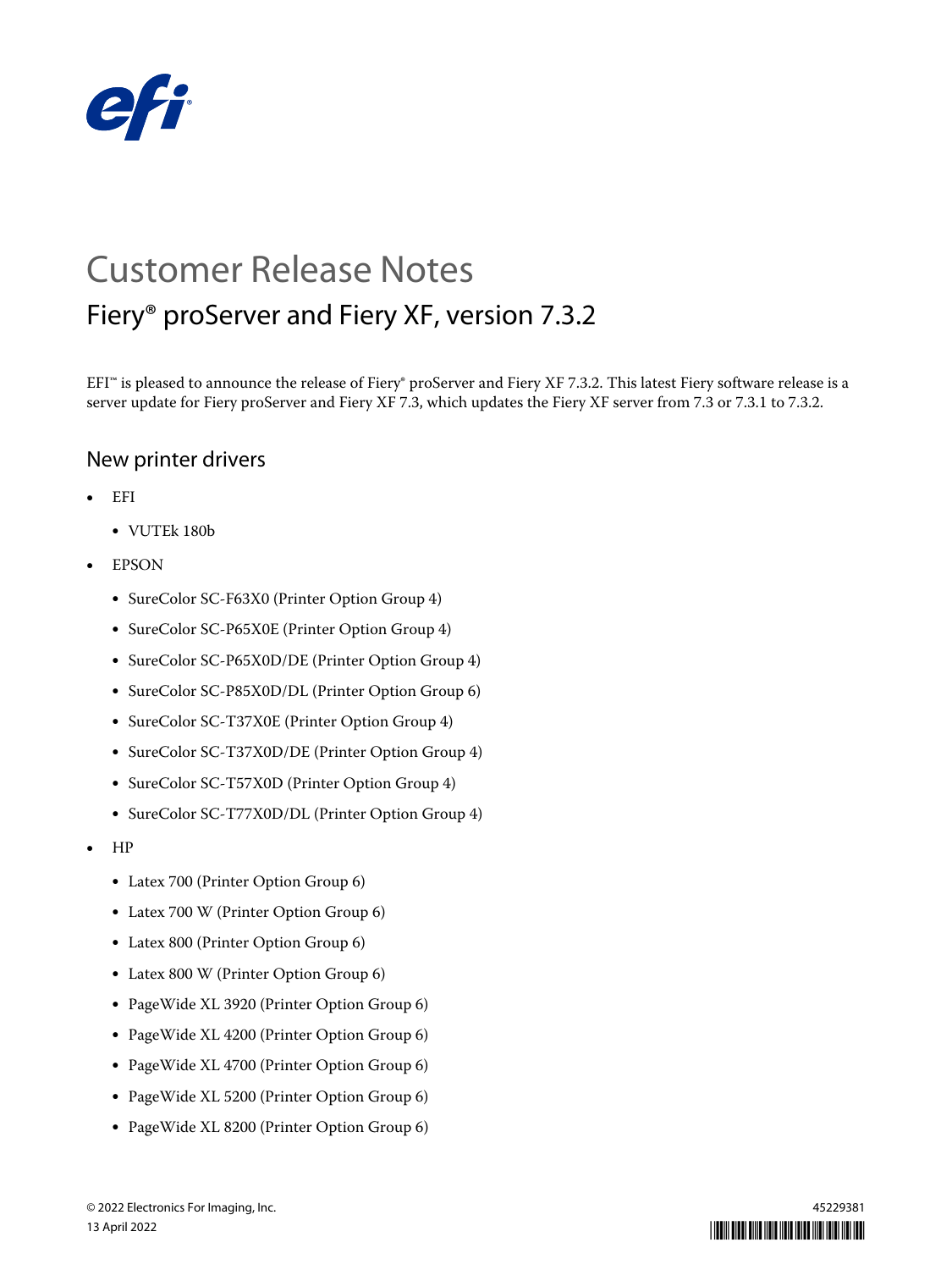## Updated printer drivers

- **•** EFI
	- **•** VUTEk GS3250 Pro, VUTEk GS3250 Pro [FAST DRIVE]
		- **•** Added "TransForm-TF" ink support
	- **•** VUTEk Q3r/Q5r [FAST DRIVE]
		- **•** Smoothing level support for print modes
		- **•** Added new print modes 4C-1Pass-8S-Q, 4C-4Pass-Q and WW-Coat-Gloss-Q
	- **•** VUTEk D3r/D5r [FAST DRIVE]
		- Added new print modes WWU-Production-N, WWU-F-Production-N, WWU-Coat\_Production-N and WW-Coat\_Production-N

#### New cutter drivers

- **•** Trotec *(Cut Marks Option)*
	- **•** SP500
	- **•** SP1500
	- **•** SP2000
	- **•** SP3000

#### New industry-standard support

- **•** Fogra PSD 2022 support
	- **•** Support of the latest Fogra PSD 2022 tolerance presets (Side-by-Side, Media-relative, Spot Colors)
		- **•** For validation of color accuracy according to Fogra Process Standard Digital (PSD) Handbook 2022 criteria and tolerance definitions
	- **•** For support in Fiery Verify; Fiery Color Profiler Suite v5.4.2 needs to be installed
	- **•** Two new workflow templates
		- **•** Fogra PSD 2022 Print Check Side-by-Side
		- **•** Fogra PSD 2022 Print Check Media-relative
- **•** ISO 12647-8:2021 Validation Print support
	- **•** Support of the latest ISO 12647-8:2021 Validation Print "Media Wedge" tolerance preset
		- **•** For media-wedge based validation of color accuracy according to ISO 12647-8:2021 Validation Print criteria and tolerance definitions
	- **•** For support in Fiery Verify; Fiery Color Profiler Suite v5.4.1.02 needs to be installed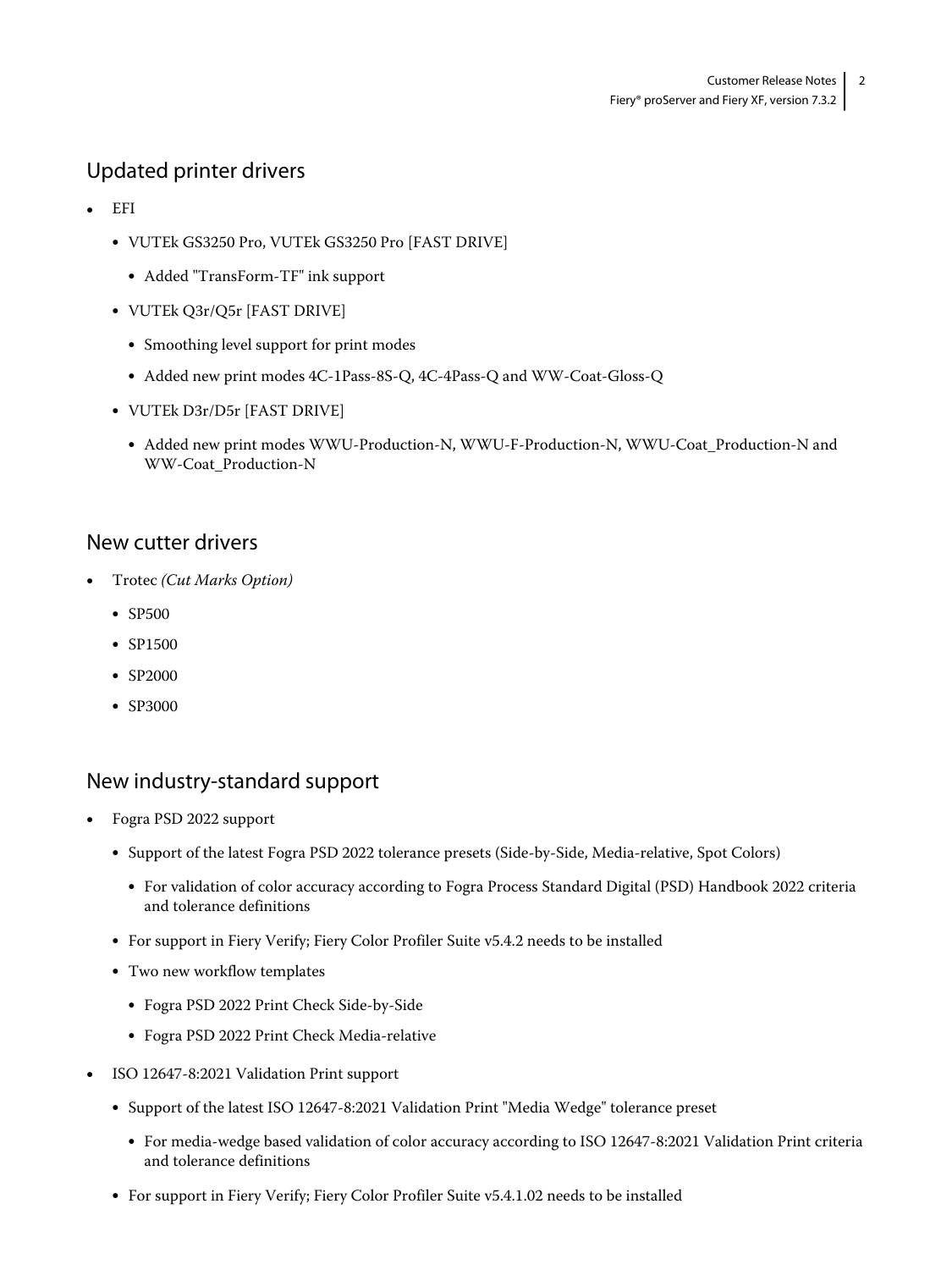- **•** New workflow template
	- **•** PSO\_Coated\_v3 (Offset) Validation Print (ISO 12647-8:2021)

### Cutting enhancements

- **•** Connectivity to EuroSystems OptiScout v8 driven cutters through the Fiery Cutter Material Database Connector
	- **•** Enables the loading of cutter material information into the Contour Cutting dialog of Fiery XF
- **•** Cut marks placement enhancement
	- **•** Distance between cut marks and job definable by the user

#### Issues fixed

#### **Fiery XF server 7.3.2 related fixes**

- **•** Fiery XF server-related fixes:
	- **•** Fixed a problem where Step&Repeat jobs cannot be copied from one printer into another printer.
	- **•** Fixed a problem with Fiery Logo printed with wrong colors when Convert to grayscale is set in the advanced color settings.
	- **•** Fixed a problem in printing grommets marks within a Step&Repeat job.
	- **•** Fixed a problem creating the correct number of tiles when using standard tiling.
	- **•** Fixed a problem where Command WorkStation reports available updates although all updates are installed.
- **•** Printer driver-related fixes:
	- **•** Fixed a problem with Roland DG LEC2-330 printer driver not showing printer contour cutting parameter.
	- **•** Fixed a problem with Roland DG VersaUV LEC2-330 PrGlW printer driver processing jobs very slowly.
	- **•** Fixed a problem with OCE Arizona 1280 GT showing different print modes and resolutions after updating to Fiery XF 7.3.
	- **•** Fixed a problem with Agfa Anapurna M2050 printing color channels in the wrong order.
	- **•** Fixed a problem with Canon imagePROGRAF iPF6400 not printing the job completely.
	- **•** Fixed a problem with all EPSON HT drivers printing slow.
	- **•** Fixed a problem with Roland DG VersaUV LEC2/LEF2 series printer driver not cutting.
	- **•** Fixed a problem with HP DesignJet Z6610 (60 inch) CT printer driver not able to download media profiles from the printer.
- **•** FAST DRIVE-related fixes:
	- **•** Fixed a problem when the media feed adjustment is not considered.
	- **•** Fixed a problem with ink volume not being displayed correctly.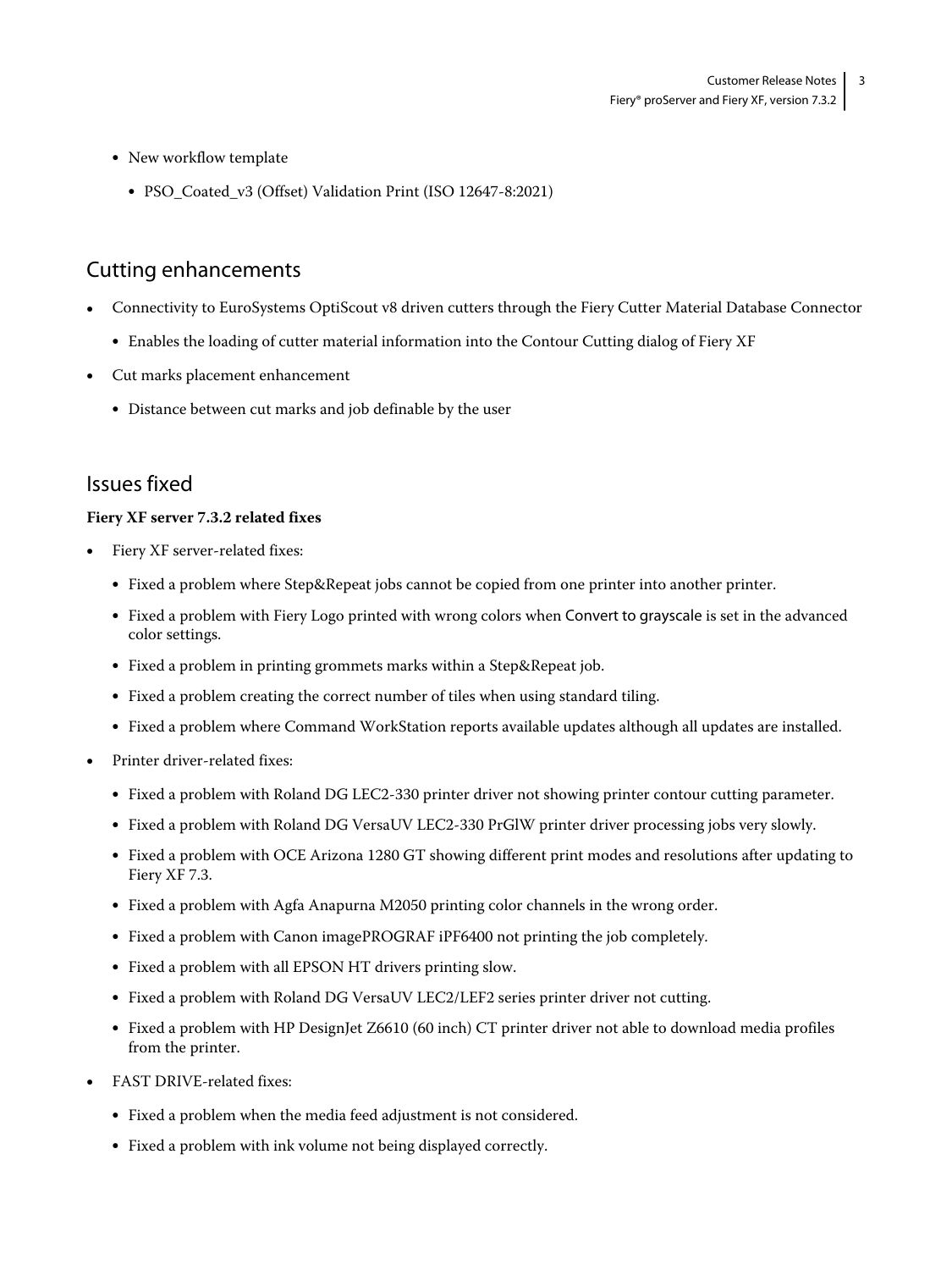- **•** JDF-related fix:
	- **•** Fixed a problem with page range not considered when a JDF job is sent to Fiery XF.
- **•** Nesting-related fix:
	- **•** Fixed a problem with crop marks in nesting that printed outside of the media.
- **•** Cutting-related fix:
	- **•** Fixed a problem with a cut file for Colex SharpCut and SUMMA GoProduce driven cutter not created correctly when a nesting job is centered.
- **•** FAST RIP-related fixes:
	- **•** Fixed a problem with empty RTL when a specific multipage PDF job is processed.
	- Fixed a problem that a dynamic wedge is not measured correctly using an ES-3000 spectrophotometer.

#### Availability

- **•** The Fiery XF server 7.3.2 update is available as an online update through Fiery Server Control for all configurations of Fiery proServer and Fiery XF version 7.3.
- **•** Alternatively, the Fiery XF server 7.3.2 update can be downloaded from the [EFI downloads area](http://www.efi.com/products/inkjet-printing-and-proofing/fiery-for-inkjet/fiery-xf/download/).

#### Additional notes

- **•** Fiery proServer and Fiery XF solutions are made up from multiple software applications. A server application (Fiery XF server), a client application (Fiery Command WorkStation), plus color applications (Color Profiler Option and Color Verifier Option included within Fiery Color Profiler Suite).
- **•** The following overview informs you about the Fiery XF server, Fiery Command WorkStation, and Fiery Color Profiler Suite versions required for the full support of features with Fiery XF 7.3.2:

|                       | <b>Fiery XF server</b> | <b>Fiery Command</b><br><b>WorkStation Package</b> | <b>Fiery Color Profiler Suite</b> |
|-----------------------|------------------------|----------------------------------------------------|-----------------------------------|
| <b>Fiery XF 7.3.2</b> | 7.3.2                  | 6.7.0.452 or later                                 | 5.4.2 or later                    |